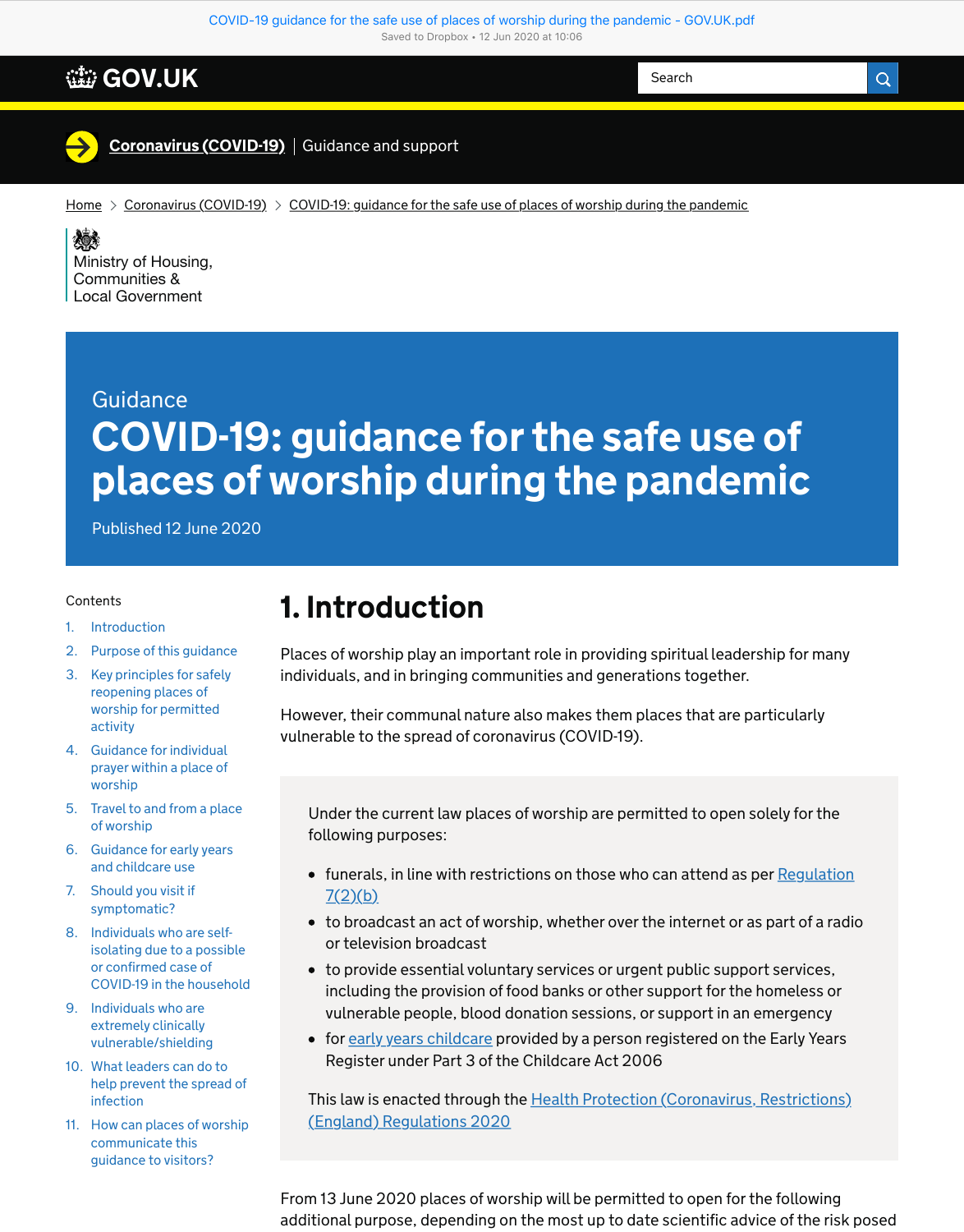by the virus:

• individual prayer (see [section 4\)](https://www.gov.uk/government/publications/covid-19-guidance-for-the-safe-use-of-places-of-worship-during-the-pandemic/#section4)

The government will continue to consider how to allow places of worship to reopen for additional uses in Step 3 of its [Roadmap](https://www.gov.uk/government/publications/our-plan-to-rebuild-the-uk-governments-covid-19-recovery-strategy/our-plan-to-rebuild-the-uk-governments-covid-19-recovery-strategy), which is expected to be no earlier than 4 July, subject to further scientific advice.

Through its Places of Worship Taskforce, the government is continuing to work with faith leaders and representatives to develop a plan to enable the phased and safe reopening of places of worship.

This guidance for places of worship will be updated as and when further changes come into effect.

No place of worship will be able to reopen before a final decision by the government and the accompanying change to the legal position in the published regulations. Places of worship will be able to reopen at a slower pace if they wish.

The following activities are examples of what is not currently permitted (not an exhaustive list) within a place of worship. It is encouraged that services continue to take place online wherever possible.

Further information will be given in due course on these activities:

- communal or corporate worship (led devotions/worship/service/prayer by a Minister of Religion or lay person, e.g. Evensong, informal prayer meetings, Jummah, Mass or Kirtan)
- services other than funerals, e.g. baptisms or coming of age ceremonies
- study groups, and out of school settings, including faith supplementary schools such as Sunday schools, madrassas or yeshivas
- lifestyle and leisure/recreational groups such as craft groups or exercise groups
- meetings including practices such as choir practice or bell ringing
- tourism: buildings should remain closed for tourism purposes

## 2. Purpose of this guidance

This guidance is designed to assist places of worship to prepare to open for the additional permitted activity specified above, in accordance with the associated legislation which will come into effect on 13 June, in a manner that is safe and in line with social distancing guidelines so that all individuals attending the place of worship, including those who work there, have minimal risk of exposure to the infection.

Each individual place of worship is strongly advised to apply this guidance with reference to its own specific circumstances, including its size and type of activities, how it is organised, operated, managed and regulated.

Venue managers for places of worship will have discretion over when they consider it safe to open for the [purpose above](https://www.gov.uk/government/publications/covid-19-guidance-for-the-safe-use-of-places-of-worship-during-the-pandemic/#permitted-activities) and as permitted by legislation, and should decide to remain closed at this stage if they are not able to safely adhere to the guidelines outlined below.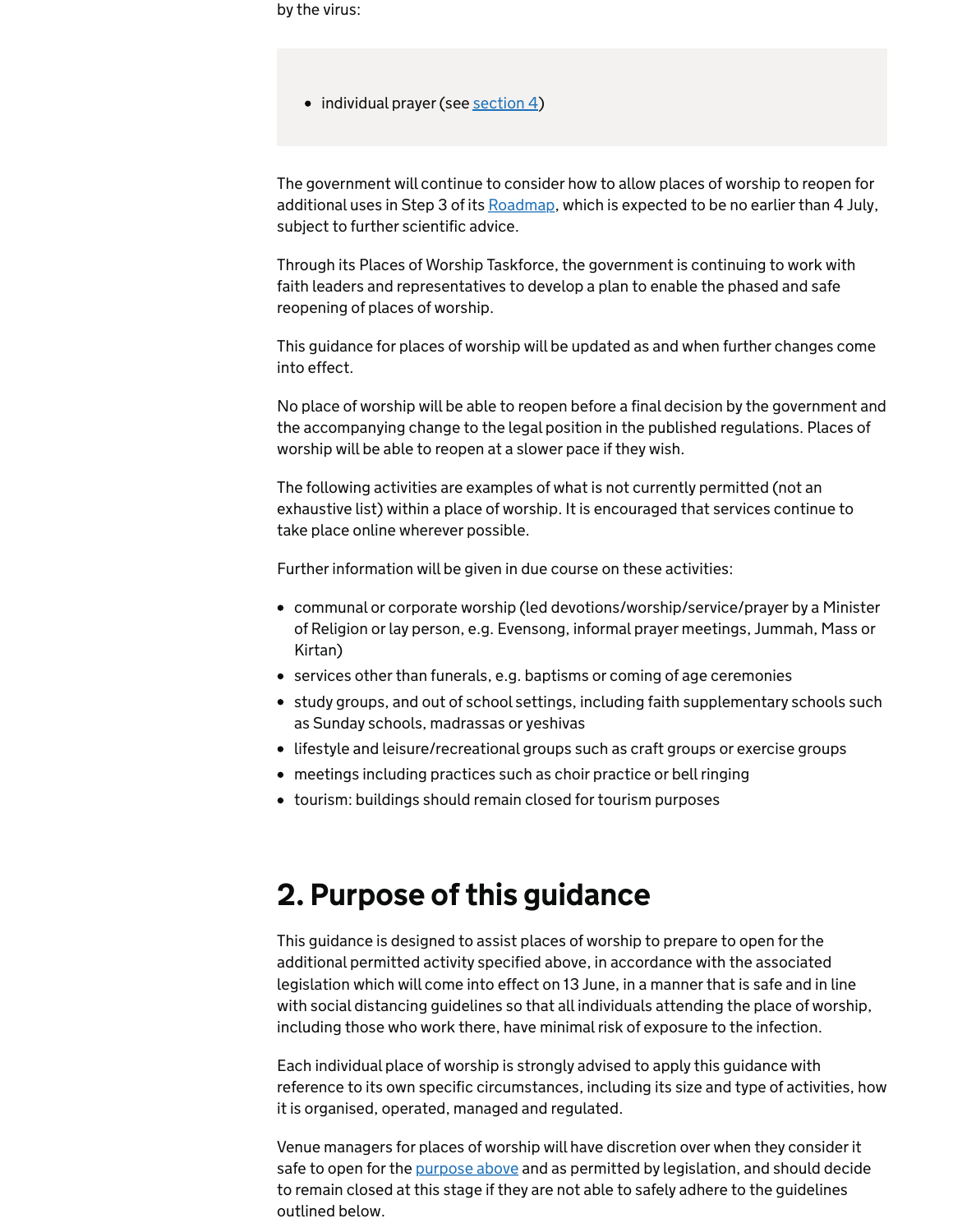Many places of worship are also workplaces and should therefore be aware of their their responsibilities as employers under health and safety law. Places of worship also have a duty of care to volunteers, to ensure that as far as reasonably practicable they are not exposed to risks to their health and safety.

To help decide which actions to take, a COVID-19 risk assessment should be completed by each place of worship. This will be in addition to any risk assessment already in place.

See [guidance on completing a risk assessment](https://www.hse.gov.uk/simple-health-safety/risk/risk-assessment-template-and-examples.htm). This risk assessment should be done in consultation with unions or workers (including volunteers and contractors) if relevant. It may also be beneficial to include worshippers or other stakeholders (e.g. neighbouring tenants) in the risk assessment to assist understanding among faith and local communities and improve reopening design and execution. Places of worship are encouraged to make their risk assessments available online where possible.

This guidance applies solely to places of worship. For the purposes of this guidance a place of worship refers to all confined or enclosed spaces, within buildings or outdoors, used for religious ceremonies, collective prayer and worship or similar gatherings by faith organisations, such as a church, gurdwara, mosque, temple, synagogue, or prayer/meeting hall.

Venue managers are defined as the person or persons responsible for the management of an individual place of worship, including assessment of compliance with the following guidelines. This may be a faith leader or lay person.

- Religious leaders, lay people, family, volunteers, staff and members of the public, including children, [staying at home and self-isolating](https://www.gov.uk/government/publications/covid-19-stay-at-home-guidance/stay-at-home-guidance-for-households-with-possible-coronavirus-covid-19-infection) if they have a new, continuous cough or a high temperature or loss of or change to sense of smell or taste. This is to minimise risk of spread of COVID-19 to friends, the wider community, and particularly the vulnerable.
- [Individuals who are shielding should continue to follow the government's advice on](https://www.gov.uk/government/publications/guidance-on-shielding-and-protecting-extremely-vulnerable-persons-from-covid-19/guidance-on-shielding-and-protecting-extremely-vulnerable-persons-from-covid-19) shielding.
- If anyone becomes unwell with symptoms of COVID-19 in a place of worship they should be sent home and advised to follow the [stay at home guidance](https://www.gov.uk/government/publications/covid-19-stay-at-home-guidance/stay-at-home-guidance-for-households-with-possible-coronavirus-covid-19-infection). If they need clinical advice they should go online to NHS 111 (or call 111 if they don't have internet access). In an emergency, call 999 if they are seriously ill or injured or their life is at risk. They should not visit the GP, pharmacy, urgent care centre or a hospital.

Worshippers are defined as those individuals or households entering the place of worship to engage in a permitted activity.

This guidance remains under review and may be updated in line with the changing situation.

## 3. Key principles for safely reopening places of worship for permitted activity

Venue managers are strongly advised to take action to minimise the potential for spreading of COVID-19 among worshippers, and those working/volunteering within the building and surrounding grounds.

There should be a particular focus on protecting people who are clinically vulnerable and more likely to develop severe illness.

These actions should include: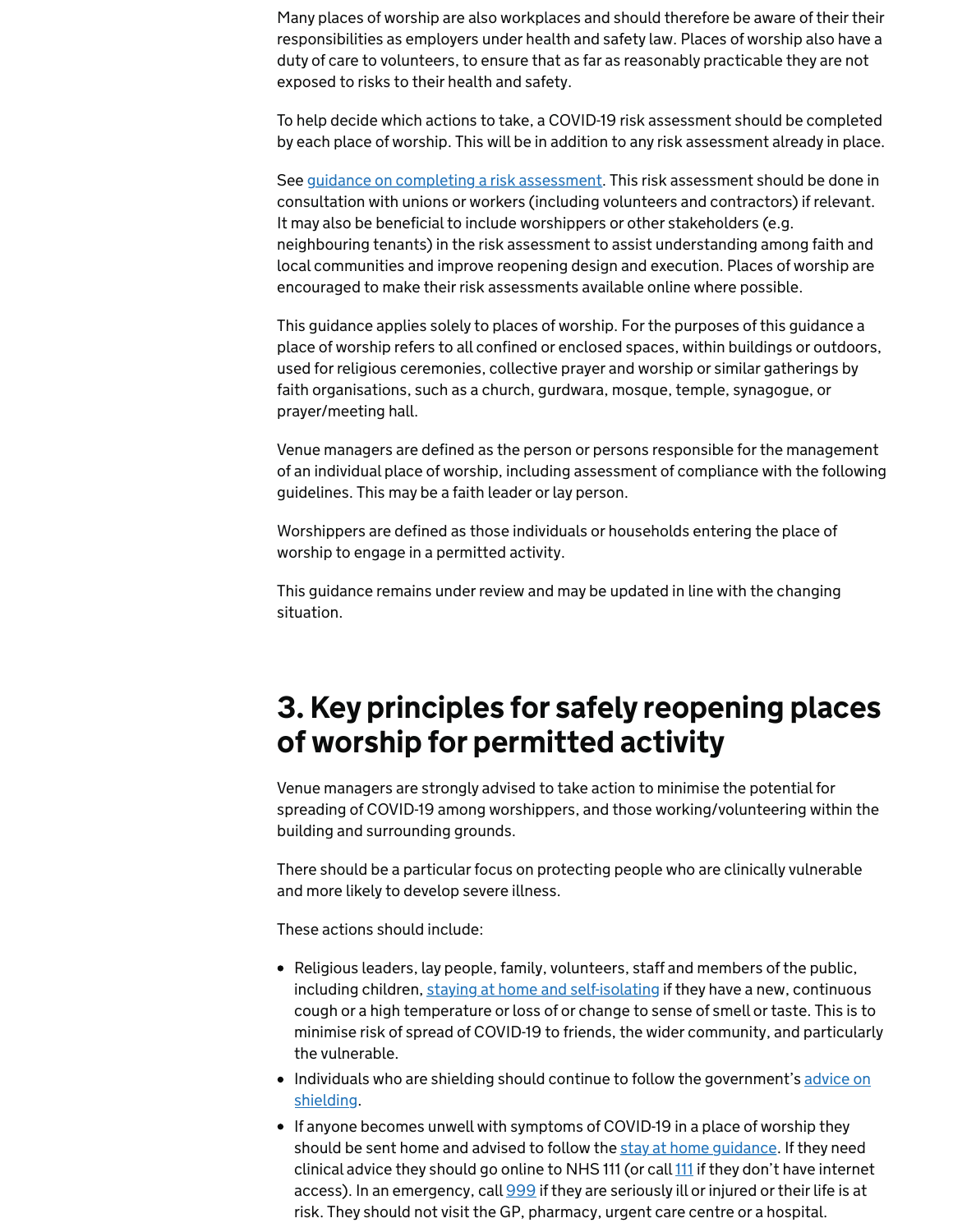Other people who may have been in contact with the person who has become unwell should wash their hands thoroughly after the interaction, but they do not need to take any other specific action unless they develop symptoms themselves or are advised to [do so by NHS Test and Trace.. If they do develop symptoms they should follow the stay](https://www.gov.uk/government/publications/covid-19-stay-at-home-guidance/stay-at-home-guidance-for-households-with-possible-coronavirus-covid-19-infection) at home guidance.

The government has launched an [NHS Test and Trace service](https://www.nhs.uk/conditions/coronavirus-covid-19/testing-and-tracing/) to manage the risk of the virus re-emerging. The service:

#### Test and trace

Further information can be found online including for contacts of people with possible or confirmed COVID-19 infection who do not live with the person and for [places of work](https://www.gov.uk/guidance/nhs-test-and-trace-workplace-guidance#about-the-nhs-test-and-trace-service).

- provides testing for anyone who has symptoms of coronavirus to find out if they have the virus
- gets in touch with anyone who has had a positive test result to help them share information about any close recent contacts they have had
- alerts those contacts, where necessary, and notifies them they need to self-isolate to help stop the spread of the virus

### Social distancing

Social distancing measures are actions to reduce social interaction between people in order to minimise the opportunity for transmission of COVID-19.

All managers and all visitors to a place of worship should follow the guidelines on social distancing including:

- Introduce a one-way flow in and out of the premises with appropriate floor markings or signage, with restrictions on accessing non-essential areas.
- Multiple entry points could be opened and clear signposting or assistance could be offered to guide worshippers and avoid congestion.
- Staggering arrival and departure times can also reduce the flow at exits and entrances as well as reduce any impacts on public transport. Venues could also consider introducing a booking system to help facilitate this.
- Consider using screens, barriers or alternative rooms and spaces to separate worshippers.
- Any changes to entrances, exits and queues should take into account reasonable adjustments to accommodate those who need them, such as worshippers with physical disabilities.
- Strict adherence to social distancing of at least 2 metres (3 steps) between individuals and households. For frequently used places mark areas using floor tape or paint to help people keep a 2m distance.
- Queue management is important so the flow of groups in and out of the premises can be carefully controlled, reducing the risk of congestion or contact. Considerations should be made for how to manage those waiting outside a place of worship, including the introduction of socially distanced queuing systems.

#### For example: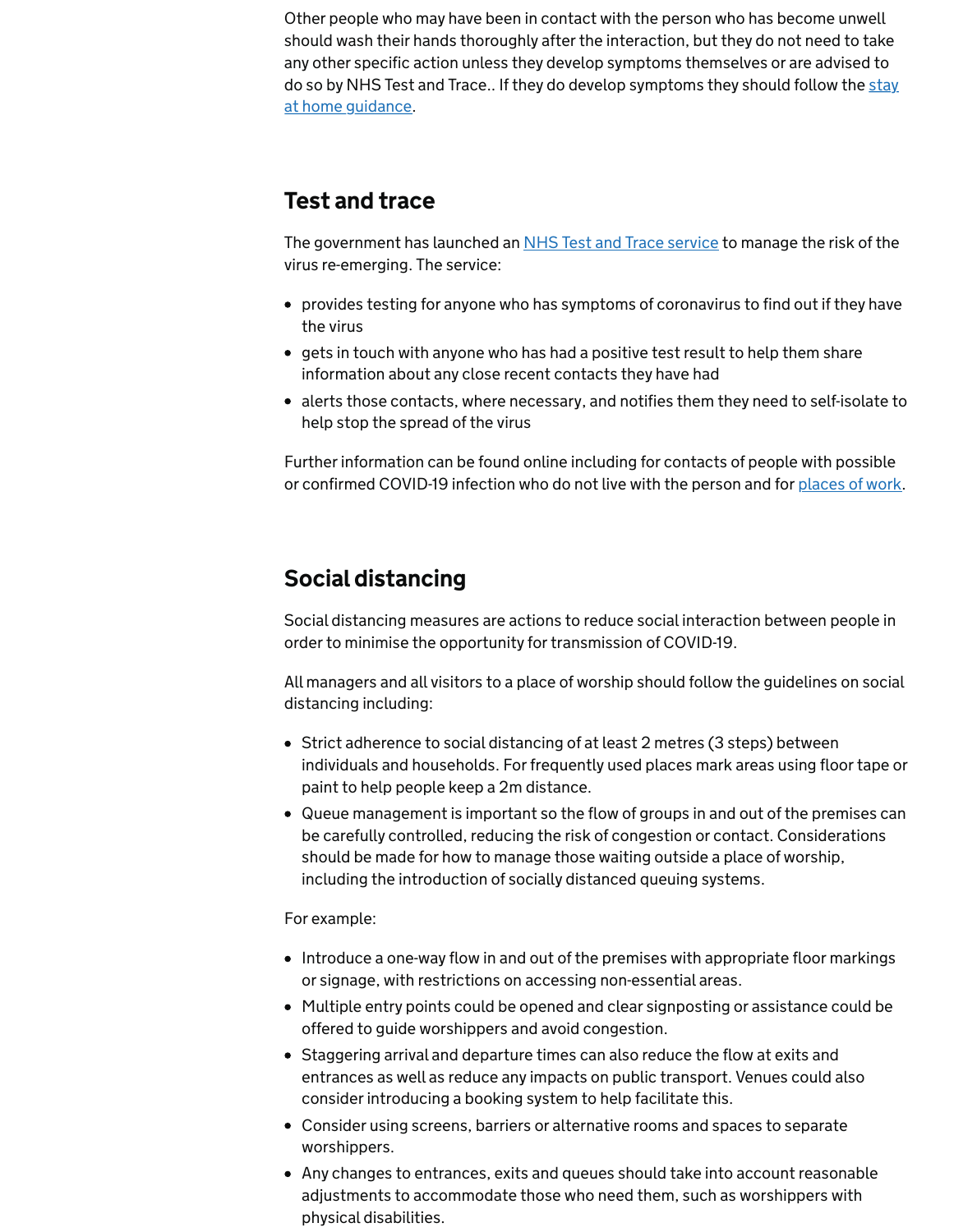- Where social distancing cannot be maintained, extra attention needs to be paid to cleaning and hygiene to reduce the risk of transmission.
- Following the guidance on hand hygiene:
	- wash your hands more often than usual, for 20 seconds using soap and water or hand sanitiser, particularly after coughing, sneezing and blowing your nose, or after being in public areas
	- when you cough or sneeze, cover your mouth and nose with a tissue, or the crook of your sleeved arm (not your hands) if you don't have a tissue, and throw the tissue away hygienically immediately afterwards. Then wash your hands thoroughly for at least 20 seconds using soap and water or hand sanitiser if hand washing facilities are not available

### Preparing a place of worship for reopening

It is permissible for employees, volunteers and contractors to enter a place of worship prior to reopening for the purpose of making preparations so that the building can be used safely. The place of worship must remain closed to the general public during this time.

Activities necessary to prepare the venue may include:

Historic England has also produced [guidance on cleaning historic surfaces,](https://historicengland.org.uk/coronavirus/historic-places/cleaning-historic-surfaces/) which might not be suitable for cleaning using standard cleaning products.

- essential maintenance
- essential repair
- cleaning
- reconfiguring the building to allow for social distancing, for example moving furniture, restricting access to parts of the building, preparing exits and entrances and installing signage and floor markings.
- other activities in line with suggestions in this guidance, such as making hand sanitiser and paper towels available, ensuring a waste management system is in place, and removing communal objects such as books and prayer mats from use.

All individuals involved with preparing the place of worship should follow all relevant public health advice, including social distancing guidelines and hand and respiratory

hygiene measures.

#### Cleaning

It is permissible for essential maintenance, repair and cleaning to be undertaken in places of worship once re-opened.

All surfaces, especially those most frequently touched such as door handles and rails, [should being cleaned regularly, using standard cleaning products. See guidance on](https://www.gov.uk/government/publications/covid-19-decontamination-in-non-healthcare-settings/covid-19-decontamination-in-non-healthcare-settings) cleaning and waste disposal.

Sufficient time needs to be allowed for this cleaning to take place, particularly before reopening. Frequently used objects, surfaces or spaces, including for example doorways between outside and inside spaces should be given particular attention when cleaning.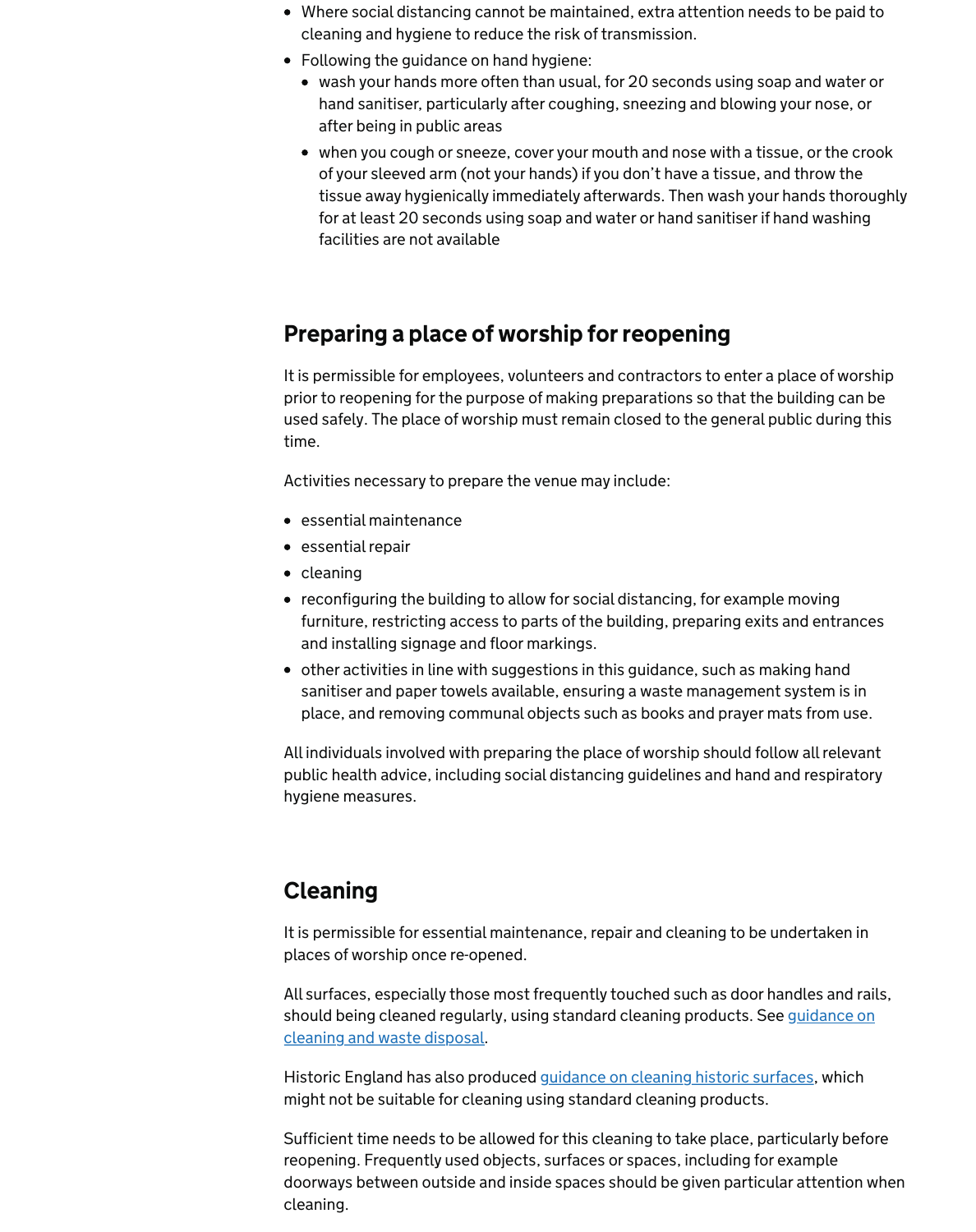Where possible, doors and windows should be opened to improve ventilation in the premises.

A decision should be made locally on how frequently cleaning should take place based on an assessment of risk and use of the building. Measures that will usually be needed are:

- signs and posters to build awareness of good handwashing technique, the need to increase handwashing frequency, avoid touching your face and to cough or sneeze into a tissue which is binned safely, or into your arm if a tissue is not available
- providing hand sanitiser in multiple locations in addition to toilet facilities
- providing hand drying facilities (preferably paper towels)

### **Hygiene**

On entering and leaving a place of worship everyone, including staff, should be asked to wash their hands thoroughly for at least 20 seconds using soap and water or to use hand sanitiser if hand washing facilities are not available.

### Face coverings

Evidence suggests that wearing a face covering does not protect you. However, if you are infected but have not yet developed symptoms, it may provide some protection for others you come into close contact with. Wearing a face covering is only a requirement in hospital and on public transport where wearing a face covering is mandatory from the 15th June.

However worshippers, and staff at the venue, may wear face coverings to offer protection to others and it is important to use them properly and thoroughly wash hands before putting them on and taking them off.

See [guidance on making face coverings at home](https://www.gov.uk/government/publications/how-to-wear-and-make-a-cloth-face-covering/how-to-wear-and-make-a-cloth-face-covering). The key thing is they should cover the mouth and nose and fit well around the face.

Face coverings are not a replacement for the other ways of managing risk, including

social distancing, minimising time spent in contact, and increasing hand and surface washing. If you have symptoms of COVID-19 (cough, and/or high temperature, and/or loss of, or change in, your normal sense of smell or taste - anosmia), you and your household must isolate at home: wearing a face covering does not change this. You should [arrange to have a test to see if you have COVID-19.](https://www.nhs.uk/conditions/coronavirus-covid-19/testing-and-tracing/) These measures remain the best ways of managing risk in a place of worship.

A face covering is not the same as the surgical masks or respirators used by healthcare and other workers as part of personal protective equipment. These should continue to be reserved for those who need them to protect against risks in their workplace, such as health and care workers, and those in industrial settings, like those exposed to dust hazards who already use these in their daily work.

Face coverings should not be used by children under the age of 2 or those who may find it difficult to manage them correctly. For example, primary age children unassisted, or those with respiratory conditions.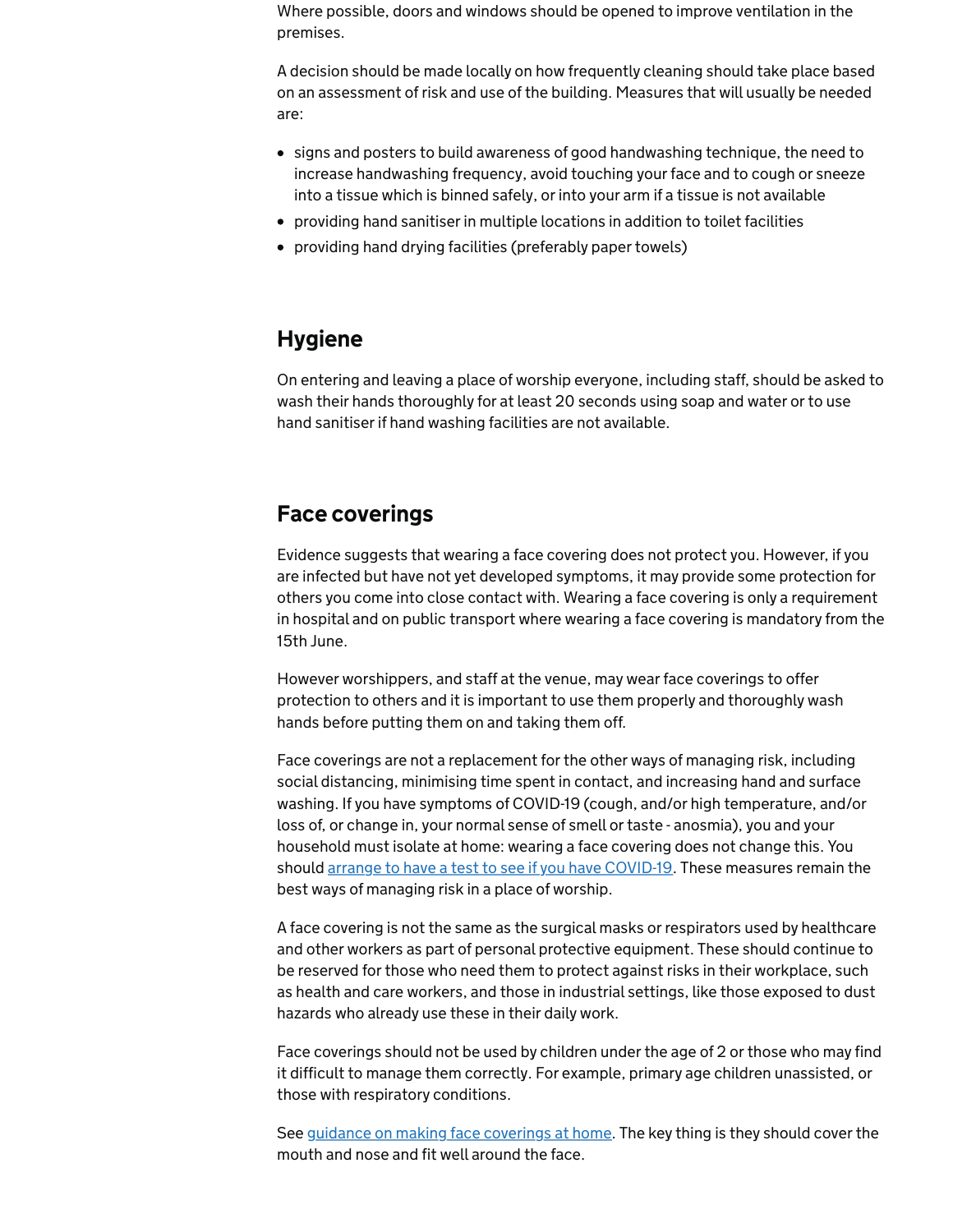### Children attending places of worship

Parents or guardians should ensure children maintain social distancing. Young people and children should stay at home if they develop coronavirus (COVID-19) symptoms to avoid spreading infection to others. If young people or children develop coronavirus (COVID-19) symptoms while in a place of worship they should be taken home without delay.

The general advice is that children and young people should ensure they clean their hands more often than usual and use a tissue to catch coughs and sneezes. Young children should be supervised by the parent or guardian. They should wash hands thoroughly for 20 seconds with running water and soap and dry them thoroughly or use alcohol hand rub or sanitiser ensuring that all parts of the hands are covered.

Places of worship can help remind children and young people, and their parents and guardians of the important actions they can take during the COVID-19 outbreak, to help prevent the spread of the virus. Posters on general hand hygiene can be found on the [eBug website](https://campaignresources.phe.gov.uk/schools).

Any facilities for children (play corners, books, toys) should be removed, and any outdoor play equipment (climbing frames, slides) should remain closed. Particular attention should be paid to cleaning frequently touched services which are at child height.

#### Individuals aged 70 years and over attending the place of worship

Certain groups of people may be at increased risk of severe disease from COVID-19, including people who are aged 70 or older, regardless of medical conditions.

Individuals who fall within this group are advised to stay at home as much as possible and, if they do go out, to take particular care to minimise contact with others outside of their household.

You may wish to inform these groups in particular of the symptoms of COVID-19 and [current stay alert and social distancing guidance](https://www.gov.uk/government/publications/staying-alert-and-safe-social-distancing/staying-alert-and-safe-social-distancing).

#### Protective security

In implementing this guidance places of worship should continue to take account of protective security considerations to maintain effective security of the premises, all staff and visitors, especially around entry / exit procedures and any queueing or crowding outside the building where people can be more exposed.

## 4. Guidance for individual prayer within a place of worship

From 13 June places of worship will be permitted to open for individual worship.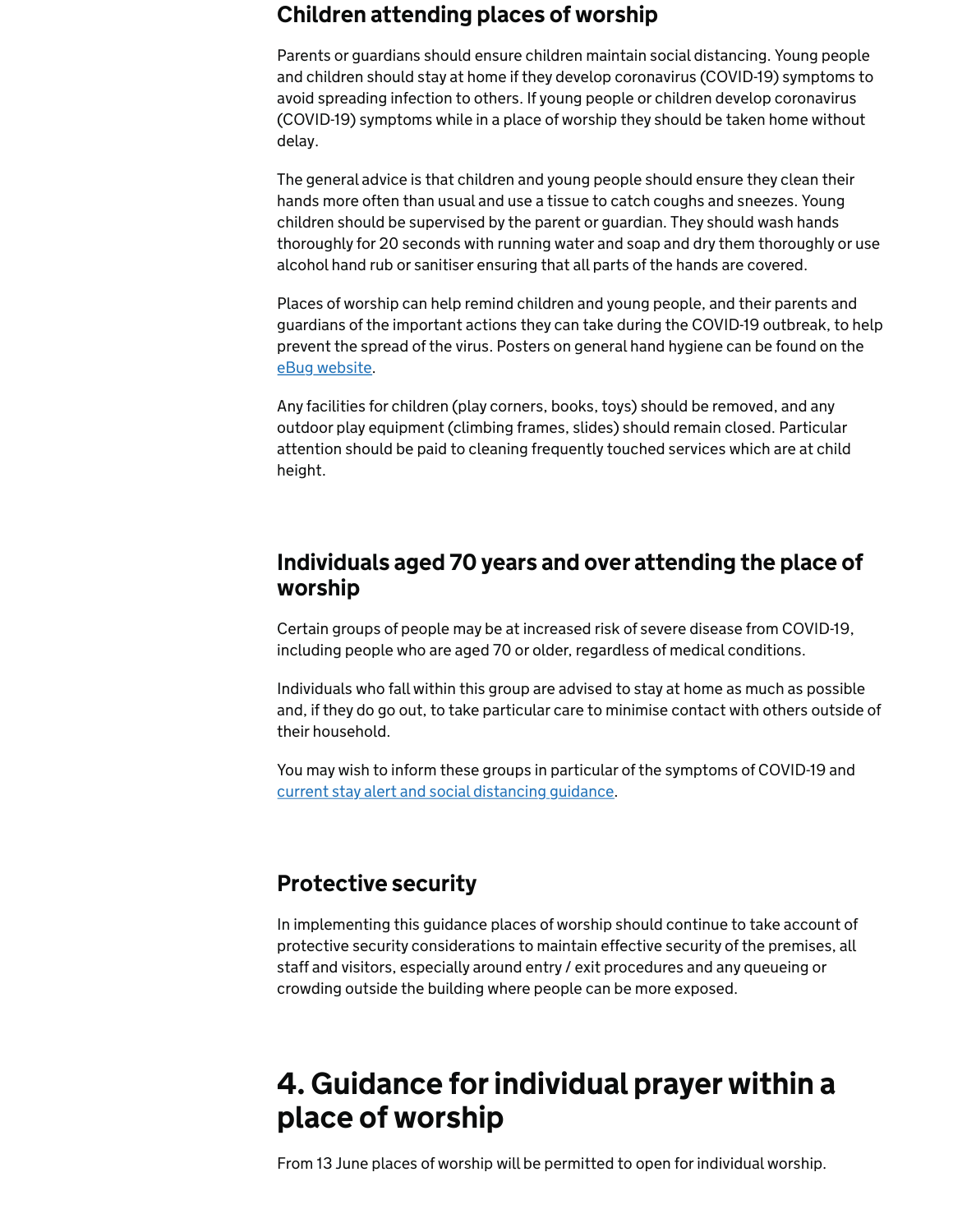#### Permitted use

Individual prayer within a place of worship is defined as a person or household entering the venue to pray on their own and not as part of a group, led prayer or communal act. They should be socially distanced from other individuals or households. Collective or communal prayer and regular scheduled services are not permitted at this time as set out in Regulations. This includes a Minister of Religion or lay person leading devotions or prayer of any sort.

Those in charge of running a place of worship should engage and communicate with worshippers and the wider community to explain what activity is permitted and what is still prohibited.

#### Principles

Individuals or members of the same household may enter the building to make personal prayers and it is strongly advised that social distancing is maintained with other households. The fewer the people inside the building at any one time, the lower the risk of transmission.

In addition to the key principles and guidelines set out in [section 3,](https://www.gov.uk/government/publications/covid-19-guidance-for-the-safe-use-of-places-of-worship-during-the-pandemic/#section3) it is strongly advised that:

Individual prayer should be carried out such that adherence to social distancing of 2 metres (3 steps) all round can be maintained between individuals or those from separate households. A household is a person or a group of people who live together in the same accommodation.

Individuals should stay alert at all times. They should not gather in groups, except with members of their own household, inside or outside the building. Steps should be taken to reduce the social interaction between people outside of an individual's household to reduce the transmission of the virus.

- Individuals should be prevented from touching or kissing devotional and other objects that are handled communally. Barriers and/or clear signage should be put in place where necessary.
- Individuals should also avoid touching property belonging to others such as shoes which, if removed, should be placed and collected by their owner while adhering to social distancing principles.
- Books, reusable and communal resources e.g. prayer mats, service sheets or devotional material should be removed from use. Single use alternatives can be provided as long as they are removed by the worshipper. Items owned by the individual to aid worship e.g. a prayer mat or religious text, may be brought in but must be removed again.
- No food or drink is made available prior to, during or after the service.
- Activities such as singing and/or playing instruments should be avoided, with the exception of organists who are able to use buildings for practice with appropriate social distancing. The government is continuing to work on scientific and medical advice around how such activities can best be managed safely and further guidance will follow on this shortly.
- Any pre-requisite washing/ablution rituals should not be done at the place of worship and shared washing areas should be closed.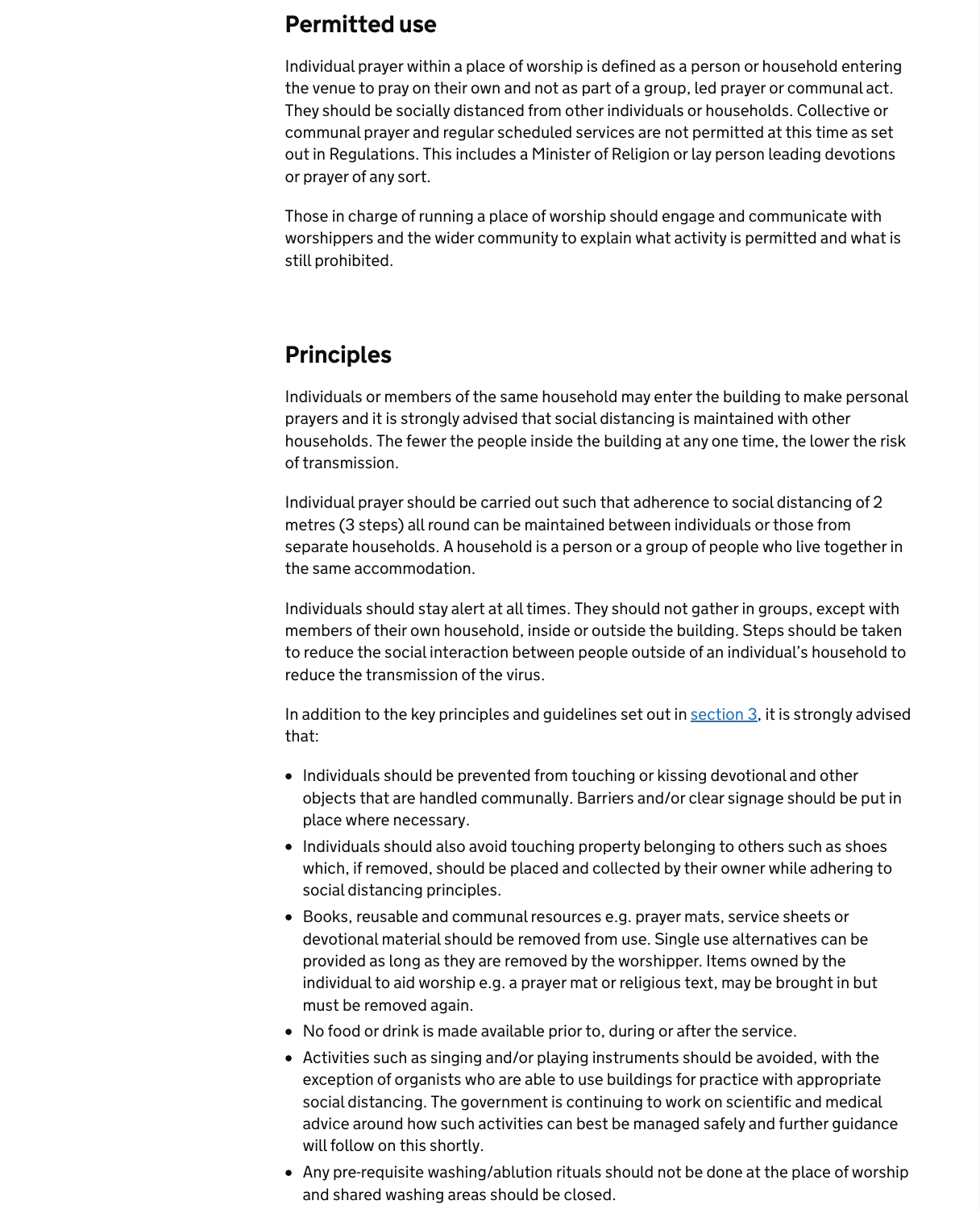Where possible faith leaders should discourage cash giving and continue to use online giving and resources where possible minimising contact around transactions. Regular cleaning and hygiene should be maintained, and gloves worn to handle cash offerings where giving continues.

#### Restrictions on capacity

Restrictions should be set locally to limit the number of people permitted to enter the place of worship for individual prayer at any one time, so that a safe distance of at least 2 metres (3 steps) can be maintained between individuals and households.

The size and circumstance of the premises will determine the maximum number of people that can be accommodated whilst also facilitating social distancing.

In defining the number of people that can reasonably follow 2 metres distancing, the total floorspace as well as likely pinch points and busy areas should be taken into account (e.g. entrances, exits) and where possible alternative or one-way routes introduced.

See [guidance for passengers who need to travel during the coronavirus outbreak](https://www.gov.uk/guidance/coronavirus-covid-19-safer-travel-guidance-for-passengers). This is being regularly reviewed and updated.

A risk assessment should be carried out to identify points of high risk in the building and mitigating action.

It is recommended that places of worship close to individual prayer during the time normal services would be taking place and continue to stream this regular worship or prayer services (which individuals are not currently permitted to attend) to avoid overcrowding.

Venue managers might want to consider advertising set days or times when places of worship are open for individual prayer solely for those particularly vulnerable to COVID-19, e.g. those over 70 or clinically vulnerable.

### 5. Travel to and from a place of worship

The above advice on social distancing also applies when travelling to and from a place of worship.

## 6. Guidance for early years and childcare use

Places of worship that serve as premises for early years childcare provided by a person registered on the Early Years Register under Part 3 of the Childcare Act 2006 can open for this purpose from 1 June.

Providers of these services in places of worship should follow the relevant government guidance that sets out which children can attend and the measures and approaches that should be put in place to keep children, staff, parents and carers, and any essential visitors safe.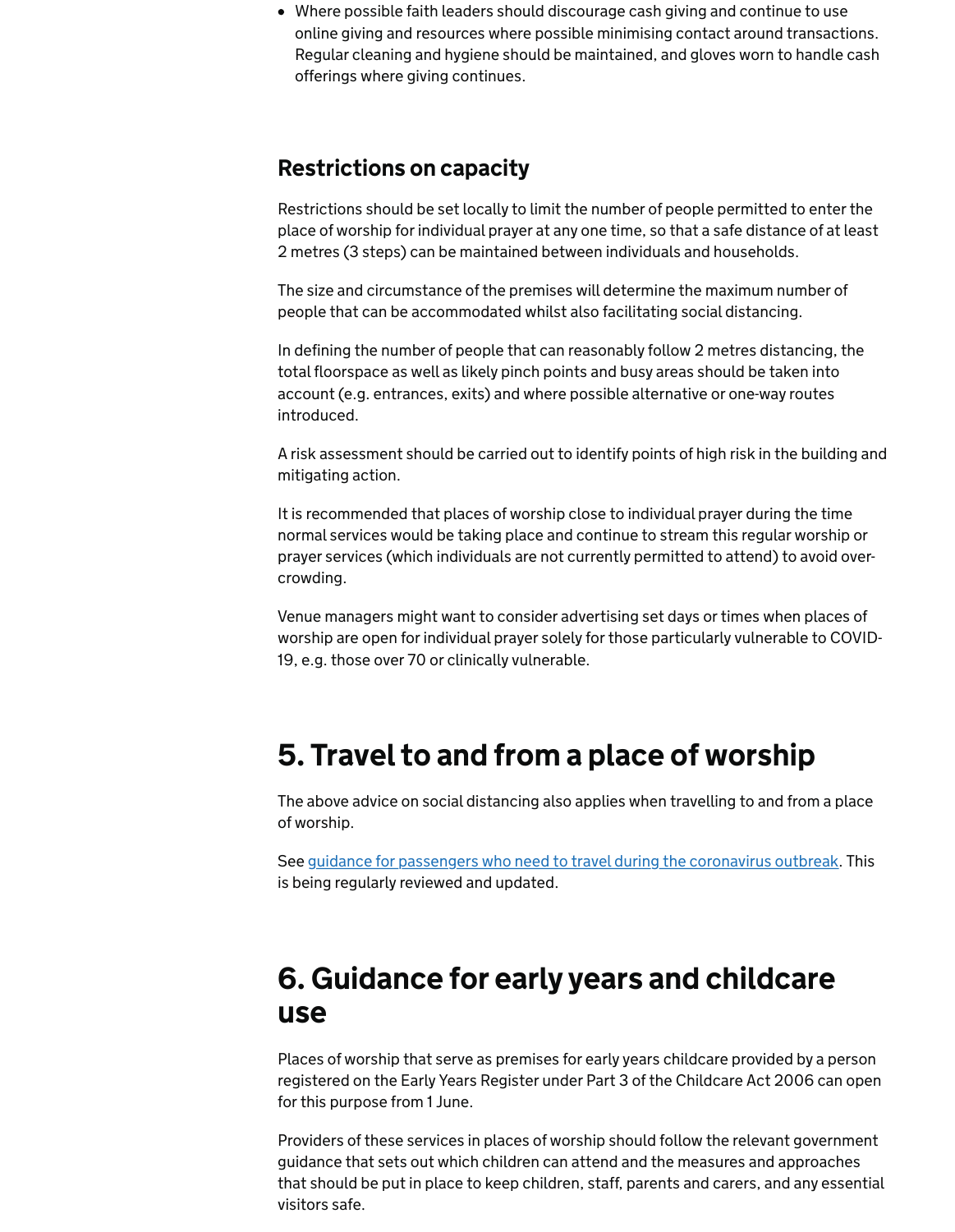- [Planning guide for early years and childcare settings](https://www.gov.uk/government/publications/preparing-for-the-wider-opening-of-early-years-and-childcare-settings-from-1-june/planning-guide-for-early-years-and-childcare-settings)
- [Actions for early years and childcare providers during the coronavirus outbreak](https://www.gov.uk/government/publications/coronavirus-covid-19-early-years-and-childcare-closures/coronavirus-covid-19-early-years-and-childcare-closures)
- [Implementing protective measures in education and childcare settings](https://www.gov.uk/government/publications/coronavirus-covid-19-implementing-protective-measures-in-education-and-childcare-settings/coronavirus-covid-19-implementing-protective-measures-in-education-and-childcare-settings)

## 7. Should you visit if symptomatic?

Anyone showing symptoms of COVID-19 (a new continuous cough, a high temperature or a loss of, or change in, their normal sense of taste or smell) should not attend the place of worship due to the risk that they pose to others; they should self-isolate at home immediately with other members of their household. Remote participation should be considered, for example by live streaming. This applies equally to individuals who work at the place of worship.

The NHS has written to around 2.2. million who are considered to be extremely [clinically vulnerable to coronavirus, advising them to shield. See the guidance for this](https://www.gov.uk/government/publications/guidance-on-shielding-and-protecting-extremely-vulnerable-persons-from-covid-19/guidance-on-shielding-and-protecting-extremely-vulnerable-persons-from-covid-19)

## 8. Individuals who are self-isolating due to a possible or confirmed case of COVID-19 in the household

Where individuals are self-isolating due to a possible or confirmed case of COVID-19 in [the household they should participate remotely. See stay at home guidance for](https://www.gov.uk/government/publications/covid-19-stay-at-home-guidance/stay-at-home-guidance-for-households-with-possible-coronavirus-covid-19-infection) households with possible or confirmed COVID-19.

### 9. Individuals who are extremely clinically vulnerable/shielding

group.

Current guidance is that shielded patients may wish to go outside with members of their household, or to meet one person from another household if they live alone, maintaining any interactions outside and social distancing. Shielded patients are not advised to meet more than one person from outside of their own household, and therefore not currently advised to attend places of worship.

### 10. What leaders can do to help prevent the spread of infection

Faith leaders should consider and adopt the guidance above and seek to include changes that could be made to religious rituals that usually involve close contact between individuals. All use of shared objects and food items should be prevented to limit the spread of infection.

Many faiths have issued specific guidance to their faith communities about some of these issues.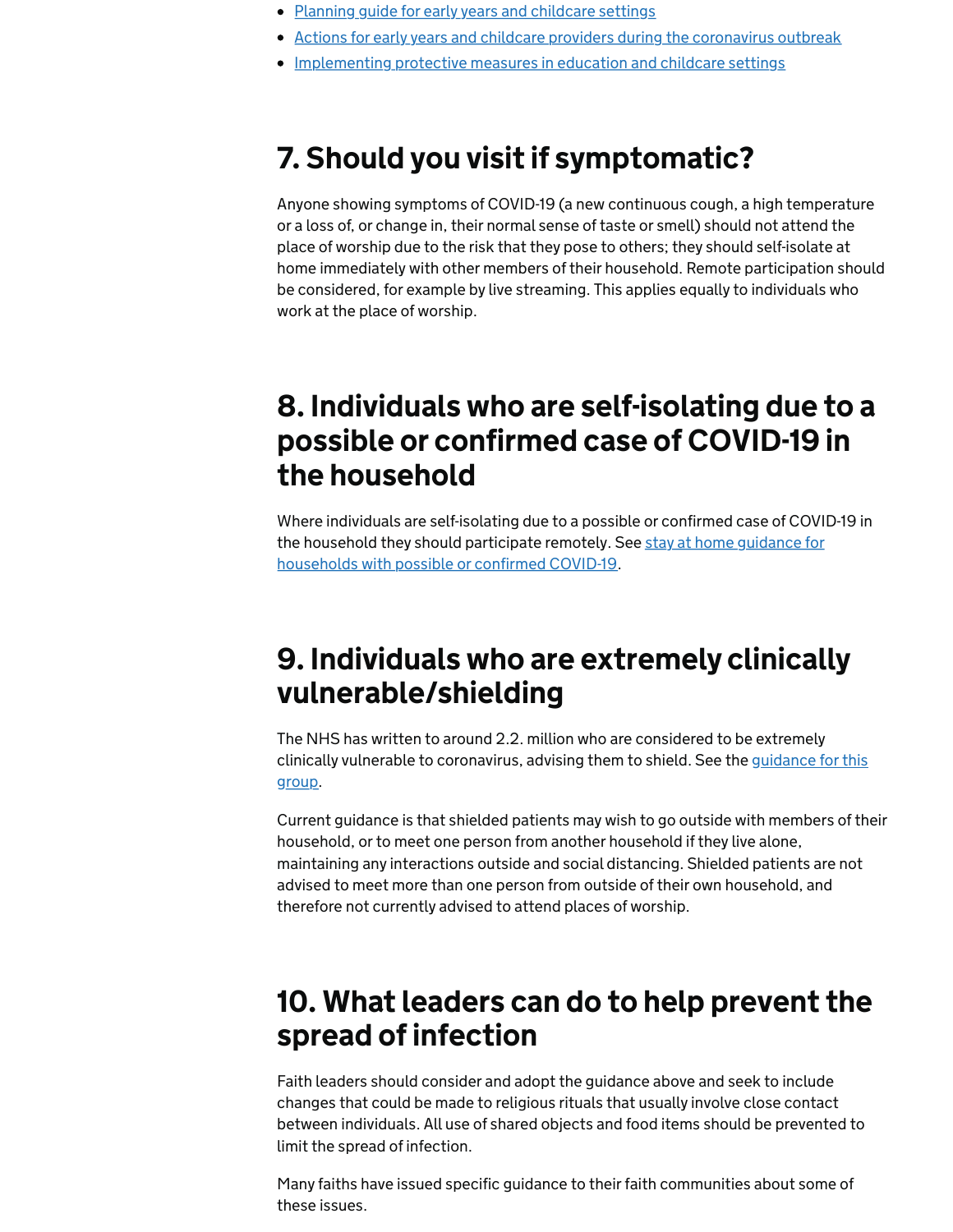Faith leaders should carry out a risk assessment of the place of worship and tailor this guidance as appropriate for the venue and practices being carried out.

Certain groups of people are at increased risk of severe disease from COVID-19, including people who are:

- aged 70 or older (regardless of medical conditions)
- under 70 with an underlying health condition listed below (that is, anyone instructed to get a flu jab each year on medical grounds):
- chronic (long-term) mild to moderate respiratory diseases, such as asthma, chronic obstructive pulmonary disease (COPD), emphysema or bronchitis
- chronic heart disease, such as heart failure
- chronic kidney disease
- chronic liver disease, such as hepatitis
- chronic neurological conditions, such as Parkinson's disease, motor neurone disease, multiple sclerosis (MS), or cerebral palsy
- diabetes
- a weakened immune system as the result of certain conditions, treatments like chemotherapy, or medicines such as steroid tablets
- being seriously overweight (a body mass index (BMI) of 40 or above)
- pregnant women

You may wish to inform these groups, in particular, of the symptoms of COVID-19 and current [stay at home and social distancing guidance](https://www.gov.uk/government/publications/covid-19-stay-at-home-guidance/stay-at-home-guidance-for-people-with-confirmed-or-possible-coronavirus-covid-19-infection), and strongly discourage them from attending faith gatherings during this time or set aside a time for them to attend for individual prayer.

You may wish to make the government's information on COVID-19 available to your faith community and others, in order to challenge unhelpful misinformation.

### 11. How can places of worship communicate this guidance to visitors?

Each place of worship is strongly advised to implement the measures set out in this guidance to ensure that visitors comply with Regulations, and any risk assessments completed for the venue, for the safety of all those who visit and work there. The Government strongly advises each place of worship ensures that visitors comply with the social distancing guidelines.

Places of worship and faith leaders should consider how guidance can be communicated to visitors, including before they visit, in a way that is accessible and appropriate for the cultures, languages and reading levels of communities served by the place of worship.



Is this page useful? [Yes](https://www.gov.uk/contact/govuk) [No](https://www.gov.uk/contact/govuk) [Is there anything wrong with this page?](https://www.gov.uk/contact/govuk)